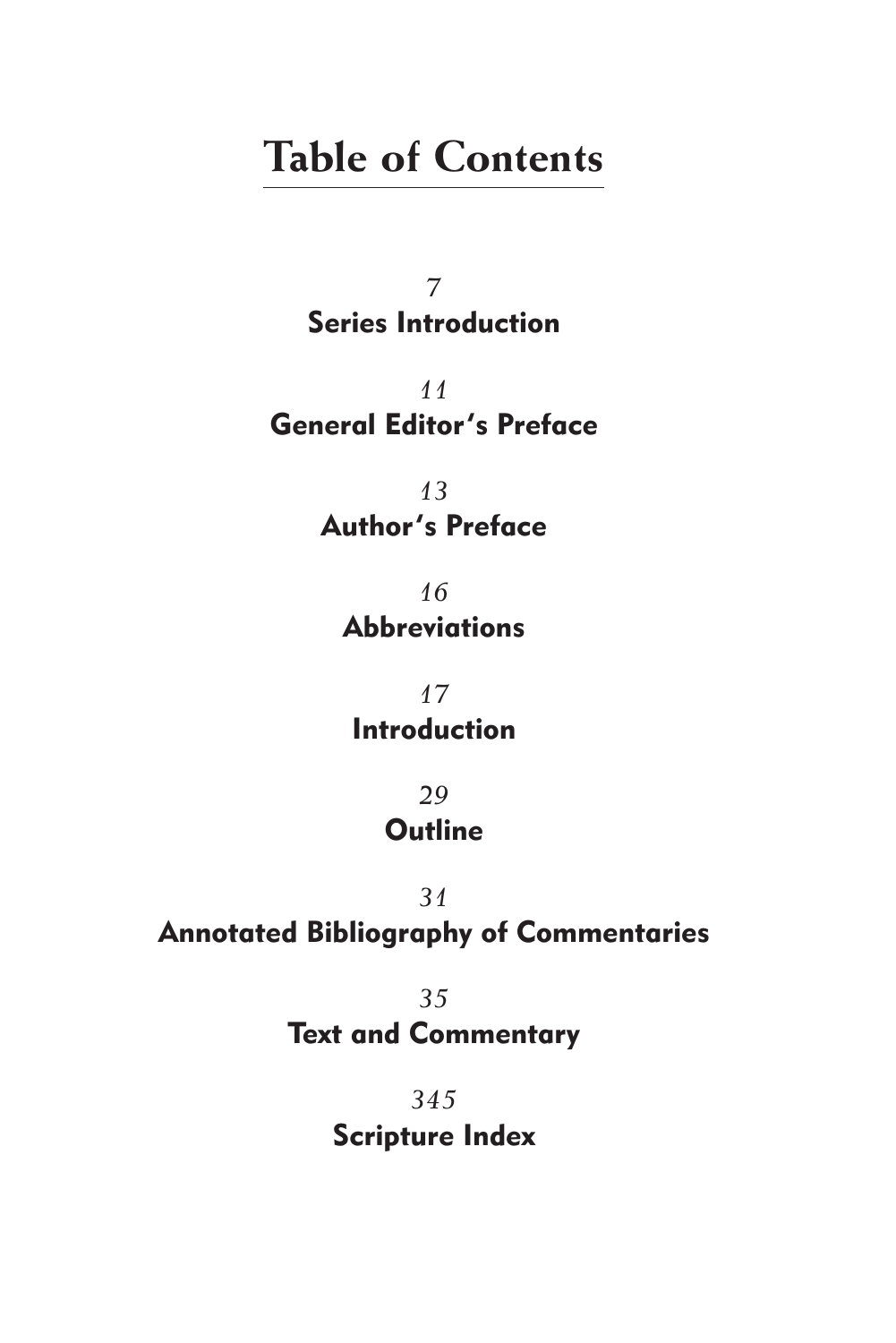#### !

**PAUL, CALLED TO BE an apostle of Christ Jesus by the will of God, and our brother Sosthenes, 2 To the church of God in Corinth, to those sanctified in Christ Jesus and called to be holy, together with all those everywhere who call on the name of our Lord Jesus Christ their Lord and ours:**

**3 Grace and peace to you from God our Father and the Lord Jesus Christ.**

**4 I always thank God for you because of his grace given you in Christ Jesus. <sup>5</sup> For in him you have been enriched in every way—in all your speaking and in all your knowledge—6 because our testimony about Christ was confirmed in you. 7 Therefore you do not lack any spiritual gift as you eagerly wait for our Lord Jesus Christ to be revealed. <sup>8</sup> He will keep you strong to the end, so that you will be blameless on the day of our Lord Jesus Christ. <sup>9</sup> God, who has called you into fellowship with his Son Jesus Christ our Lord, is faithful.**



THE CONVENTIONAL LETTER in the ancient Greco-Roman world began with a salutation, in which the writer identified himself and his recipients and gave a brief greeting. <sup>1</sup> This letter is

from Paul, the Pharisaic Jew converted to Christ (Acts 9:1–31), who became the first generation of Christianity's premier church-planter among the non-Jewish world (Acts 13–28). <sup>2</sup> He identifies himself as "called" (v. 1) or commissioned to be an "apostle," not in the sense Luke uses that term for one of the twelve disciples of Jesus (Acts 1:21–26), but as one divinely sent out on a mission of church-planting. Paul will later identify apostleship as a spiritual gift (1 Cor. 12:29). This calling was not of Paul's own choosing, as his Damascus road experience makes plain, but was due entirely to "the will of God." This letter is said also to come from "our brother," that is, fellow-Christian,

<sup>1.</sup> For an excellent analysis of ancient Greco-Roman letter writing and an assessment of the New Testament epistles in that light, see Stanley K. Stowers, *Letter-Writing in Greco-Roman Antiquity* (Philadelphia: Westminster, 1986).

<sup>2.</sup> An excellent brief overview is Richard N. Longenecker, *The Ministry and Messageof Paul* (Grand Rapids: Zondervan, 1971).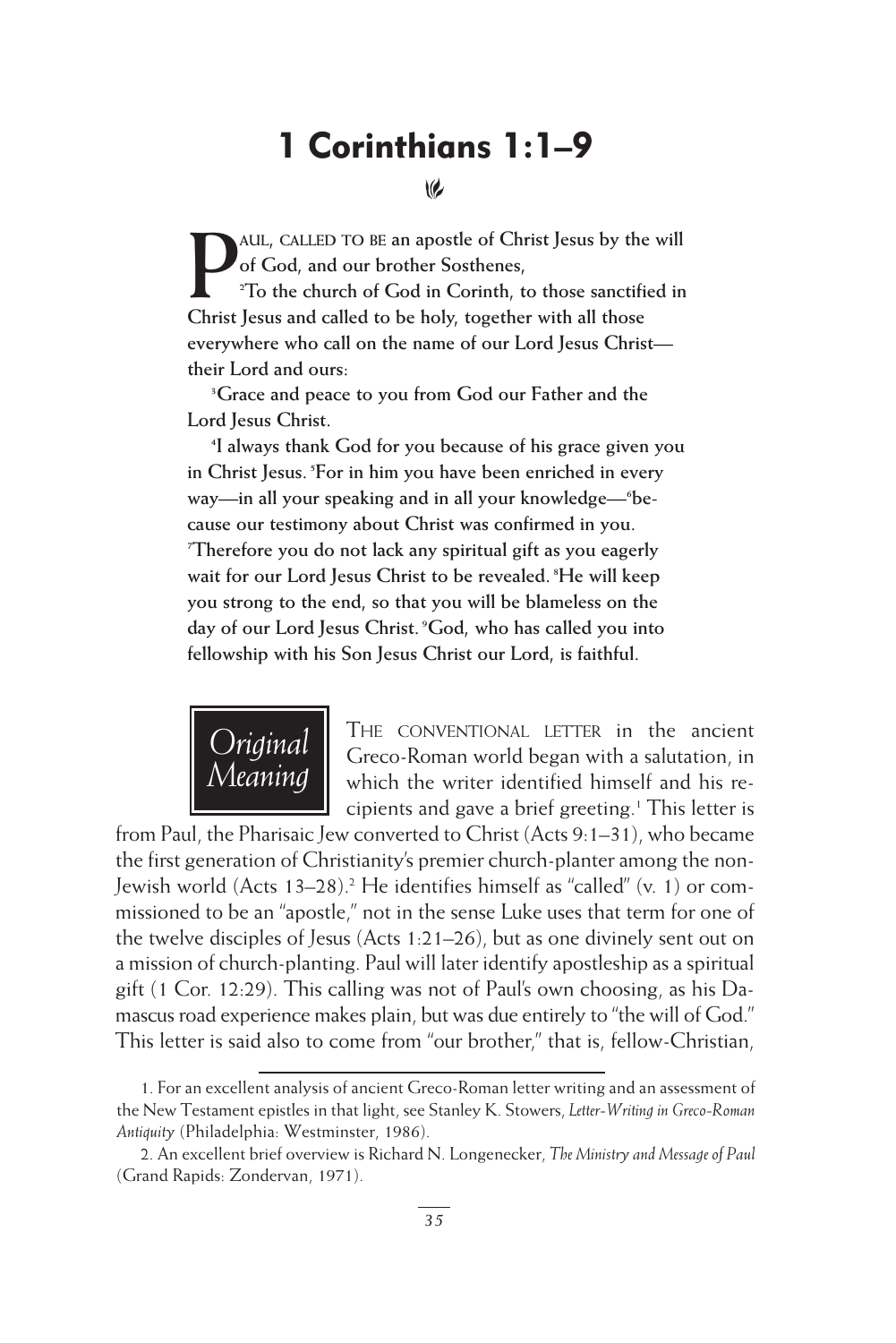Sosthenes, possibly the synagogue ruler of Acts 18:17, if he was later converted. He does not seem to have been involved in the actual writing of the letter but was merely accompanying Paul at the time of its composition.<sup>3</sup>

The recipients of the letter are the Corinthian Christians. They probably comprise several house-congregations, but Paul addresses them as a collective whole, "the church" or assembly of those God has saved. "Sanctified" in verse 2 does not mean "*made* holy," as often in Paul, but separated apart for God. It is virtually synonymous with the next phrase, "*called* to be holy." Paul is reminding the Corinthians of their overarching purpose in the Christian life. He then generalizes to include all Christians everywhere, though obviously not all would immediately read his letter for themselves. "Their Lord and ours" stresses the spiritual unity that all believers share in Jesus Christ.

"Grace" (v. 3) reflects the conventional Greco-Roman form of greeting; "peace," the typical Jewish salutation. But each suggests theological overtones too. Grace is a free gift; peace is wholeness in every aspect of life. Paul Christianizes these conventional greetings by adding a reference to the origin of grace and peace—the one, true, living God revealed in Jesus Christ.

The second section of an ancient Greco-Roman letter was a prayer or a word of thanks. One might typically thank God or the gods for learning that the recipient was in good health or that his or her family prospered. Paul adopts this convention in most of his letters as well but centers primarily on spiritual blessings. 4When Paul says he "always" thanks God (v. 4a), he means either "repeatedly," or "whenever I pray." His thankfulness for God's "grace"  $(v. 4b)$ ; from the same root as "gift") prepares the way for his references to spiritual gifts in verses 5–7. Paul is grateful that the Corinthian Christians have been enriched or "made wealthy" (v. 5), specifically with reference to the spiritual gifts of speaking and knowledge—most prominently words of knowledge and wisdom, prophecy, and tongues (12:8–10). This occurred as they responded to his preaching with faith and repentance and thus received the Spirit, who began to distribute his gifts among them. The truth of Paul's message was thus confirmed (vv. 6–7). "You do not lack any spiritual gift" (v. 7) might also mean "you are not deficient in the exercise of any gift."

<sup>3.</sup> So most commentators, since Paul's use of the first person plural usually implies "I and other apostles" or "I and other Chrisitans" or is simply an editorial "we." Jerome Murphy-O'Connor, "Co-Authorship in the Corinthian Correspondence," *RB* 100 (1993): 562–79, finds Sosthenes' contribution behind the "we" forms in 1:18–31 and 2:6–16.

<sup>4.</sup> See esp. Peter T. O'Brien, *Introductory Thanksgivings in the Letters of Paul* (Leiden: Brill, 1977); for incisive, popular exposition, cf. D. A. Carson, *A Call to Spiritual Reformation: Priorities from Paul and His Prayers* (Grand Rapids: Baker, 1992).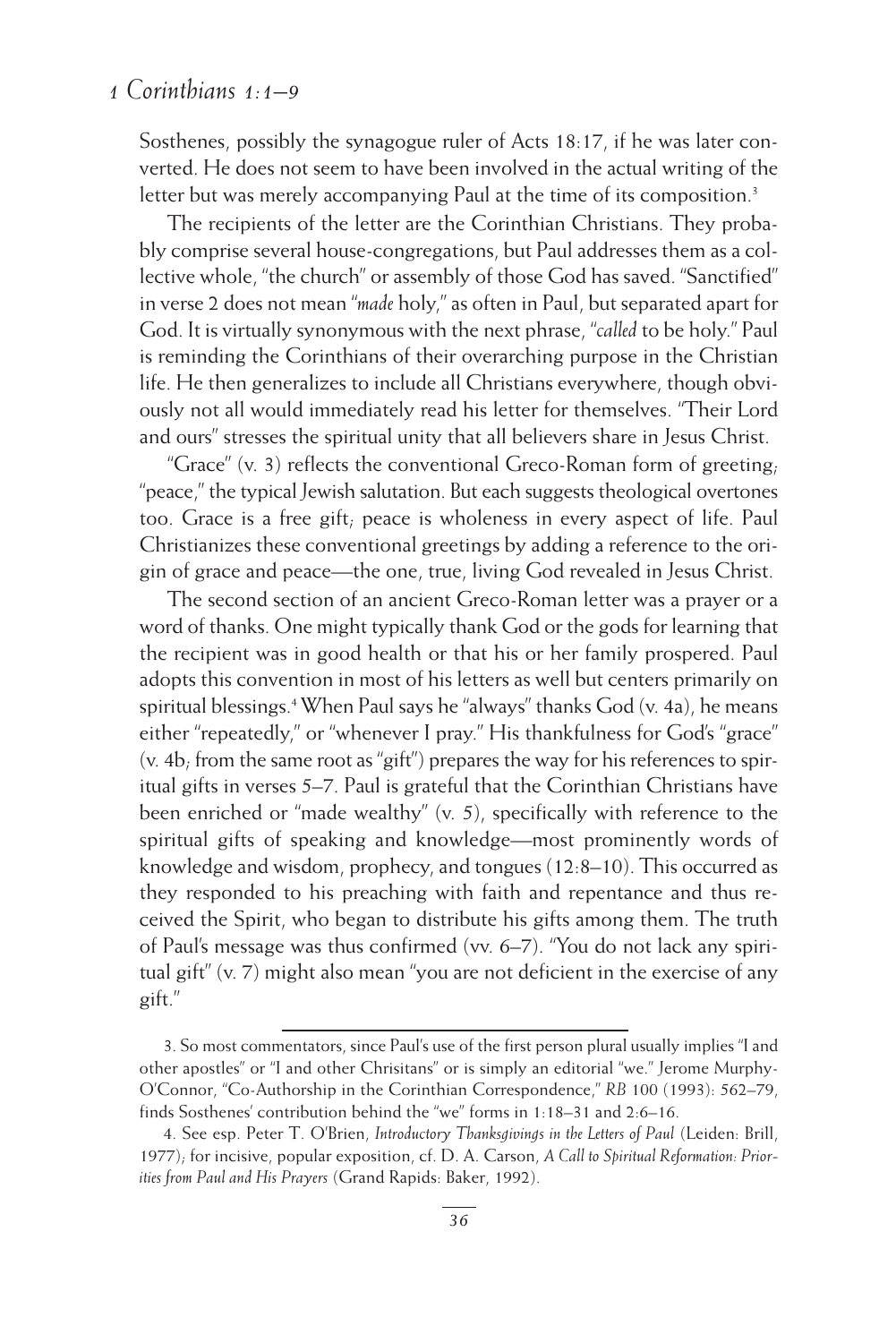How can Paul be so thankful and positive about a church rife with divisions and abuses even of these very gifts? Verses 8–9 supply the answer: God's character provides the guarantee. He will remain faithful to his promises ultimately to perfect his people, however immature they at times seem to be (vv. 8a, 9). When he returns, when the age of the fulfillment of all of the remaining biblical promises arrives, then believers will be made wholly blameless (v. 8b). Acquitted of their past sins, they will be fully prepared for the life to come. Even now, his people are in the process of being remolded, even if it is with fits and starts, as they enter into a personal relationship with Jesus.



IN TRYING TO APPLY all of a biblical book, it is easy to milk relatively peripheral parts for more than they are worth. This temptation proves particularly strong at the beginning of a letter with

preachers who want to start a series of sermons on a given letter with a "bang." The solution to this problem is to determine what a letter writer was stressing in a greeting and thanksgiving and what was merely conventional.

As we have already seen, the name of the author, recipients, and a brief salutation were conventional. So we must not read too much theology into "grace" and "peace" this early in the letter, any more than we assume today that people consciously mean "God be with you" when they say "goodbye," even though that is the etymology of the word. Nor should we make too much of Paul's greeting to "the church of God in Corinth," as if this demonstrated something about the completeness of the church in each of its local manifestations. Instead, we should look for ways in which Paul broke from convention and stress these aspects.

In doing this, we sense Paul's concern to stress his authority in verse 1, by the conjunction of the terms "called," "apostle," and "the will of God." It would not be conventional to add all these descriptions of an author's identity. But many of the Corinthians have rejected his authority (1:12), so immediately at the outset of his letter he begins to seek ways to reassert it. His use of the term "called" is relatively rare. Usually he applies it to what God does for all believers when they are saved—designating them as his own.<sup>5</sup> There is no biblical evidence that all Christians are given a unique calling or commissioning upon conversion which they must seek to discover, though some, like Paul, may be given one. Rather Paul will outline in chapter 12 how

<sup>5.</sup> See esp. William W. Klein, "Paul's Use of *Kalein*: A Proposal," *JETS* 27 (1984): 53–64; idem, *The New Chosen People* (Grand Rapids: Zondervan, 1990), 199–209.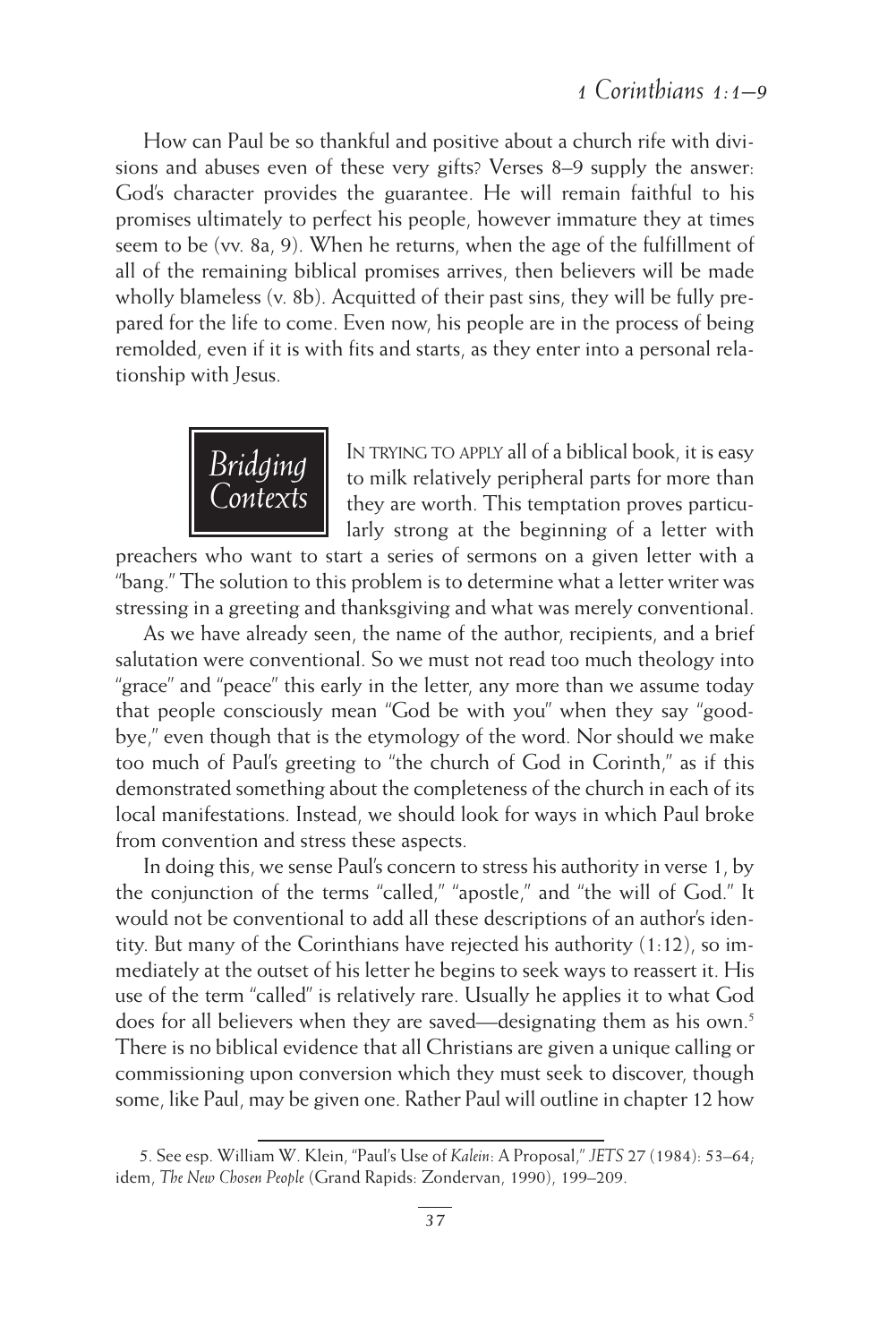every believer is given at least one spiritual gift. Discovering our gifts is the appropriate way to determine our unique avenues of service or "niches" in the kingdom. Paul's unique additions in verse 1 further stress his authority, but they do so gently, a strategy Paul follows with only occasional deviation throughout his letters.

Unusual in this greeting too are Paul's declarations of the spiritual state of the Corinthians and of God's purposes for them, particularly because when we learn more about them it will be clear that they seem far from holy or "sanctified" in the more traditional sense of that word. Paul hints here at part of the solution—recognizing that the church is "of God" (v. 2) and does not belong to a particular leader or congregation. The Corinthians must also recognize that they are not the center of their religious universe but merely one cog in a large wheel of "those everywhere who call on the name of our Lord." The same Lord is Lord over all, which should inspire Christians in all times and places to seek unity and not factionalism.

Paul's thanksgivings are typically lengthier and more theological than was customary in his day. They obviously provide an opportunity for him to praise God for his many blessings and to set the stage and tone for topics in the letter to come. As with his greetings, we must again look for the unconventional or unexpected to see where Paul's emphases lie to see what we should stress in contemporary application.

Surely the most striking feature of this thanksgiving is how positive Paul can be about a church torn with strife and abuses of the very gifts he thanks God for having given its members. The surprises extend to the very words Paul employs. Being "enriched" (v. 5) will reappear in 4:8 in a passage dripping with sarcasm: "Already you have become rich!" There Paul lambastes their misguided views of their own maturity, yet here he genuinely praises God for their manifold enrichment. Chapters 12–14 make plain that gifts of speaking and knowledge form a central part of the Corinthians' problem with spiritual gifts, but here he is grateful that they have received them. "Knowledge" is closely related to "wisdom," which is being defined by some in the church in an elitist, esoteric fashion, anticipating the development of fullblown Gnosticism. Yet Paul can give thanks because spiritual gifts are the sign of the presence of the Spirit. This is not nominal Christianity—profession without reality. Neither is it lifeless orthodoxy. The Spirit is active amid the Corinthians, even if they are employing their gifts in a somewhat chaotic way.

Verse 7b is crucial in three respects. First, the overly realized eschatology in Corinth (see Introduction, p. 25) probably meant that most were not "eagerly awaiting" Christ's return at all. Paul's statement either reflects what a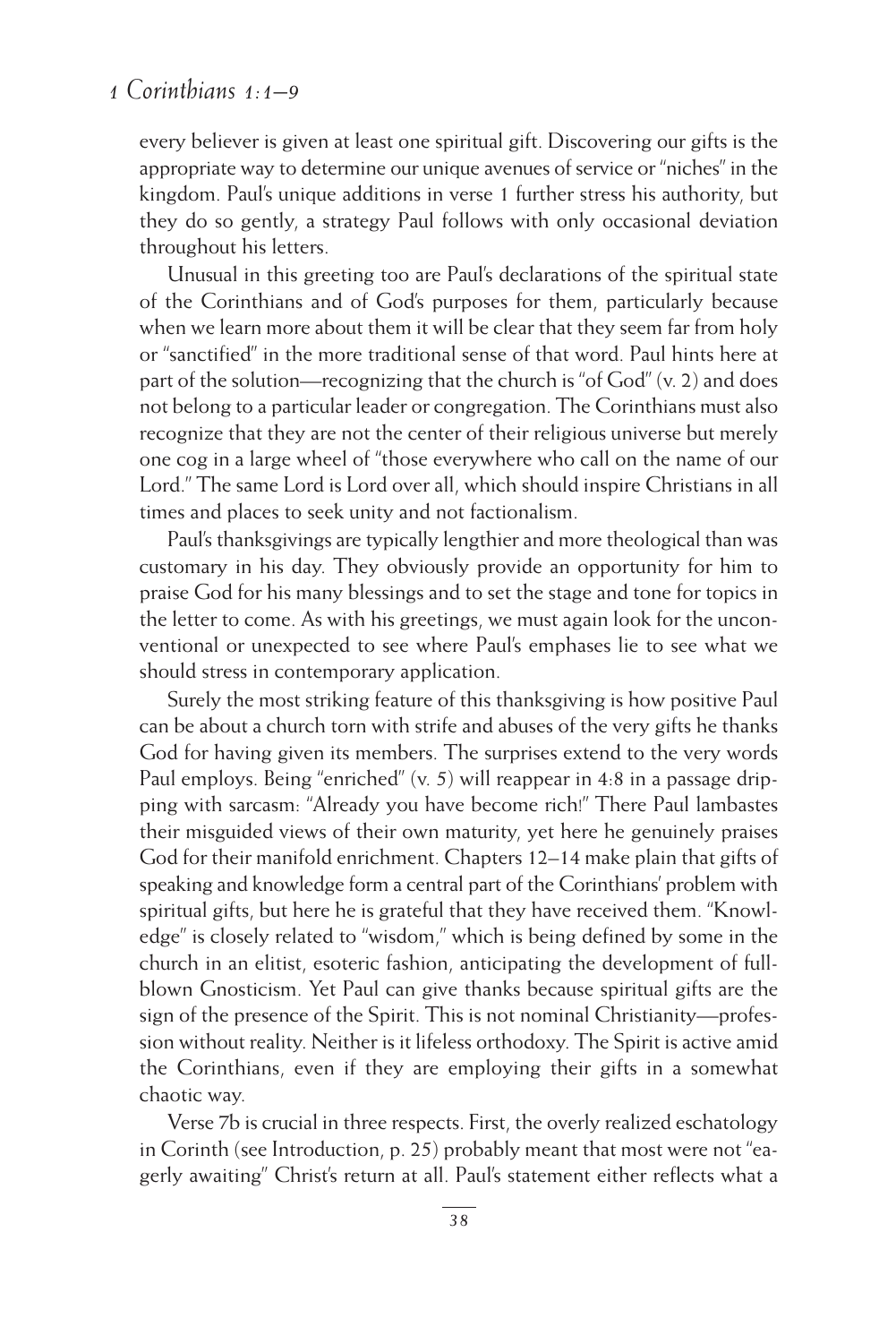minority were faithfully doing or refers to their objective state rather than their subjective behavior. So again Paul picks up on what they *should* be doing rather than what most *are* doing, to try to point them in a positive direction. Second, this clause strongly suggests that all the spiritual gifts will last until Jesus comes back. Faithful exercise of the gifts is what Christians are to be about until their Lord returns; they are believers' characteristic form of ministry for this age. <sup>6</sup> Third, by reminding them of Christ's second coming, he prepares the way for what verse 8 implies even more clearly: the church in general is not yet perfected, and this one in particular has a long way to go.

Our focus on God's strength rather than human frailty and on what's going right more than on what's going wrong should lead us to outbursts of praise to God for his grace and faithfulness. This praise should take place privately but also publicly, so that the people we thank God for can be encouraged by hearing us and knowing that we are speaking well of them before the Lord. "To delight in God for his working in the lives of others, even in the lives of those with whom we feel compelled to disagree, is sure evidence of our own awareness of being the recipients of God's mercies." <sup>7</sup> In so doing, we do not abdicate our responsibility to correct others gently (Gal. 6:1), particularly those over whom we are given positions of spiritual authority and responsibility. But we hopefully prepare the way for the best possible reception of our correction, though human freedom to reject our advances ensures that we can never be guaranteed success.

The primary cross-cultural principle that emerges from both Paul's greeting and his thanksgiving is to focus on what is going right in Christian circles before addressing problems that require attention. This is made possible by focusing on the faithfulness of God rather than the fickleness of humans, including Christians who still await perfection. Christian leaders in every age need to imitate Paul's combination of authority and tact (see his classic letter to Philemon), avoiding heavy-handed authoritarianism on the one hand and *laissez-faire* uninvolvement on the other.



THE THEOLOGICAL EMPHASES of Paul's greeting (vv. 1–3) all recur more explicitly and pointedly as his letter unfolds, so detailed application is best reserved for subsequent commentary. But

<sup>6.</sup> E. Earle Ellis, *Pauline Theology: Ministry and Society* (Grand Rapids: Eerdmans, 1989), 26–52.

<sup>7.</sup> Fee, *First Corinthians*, 37.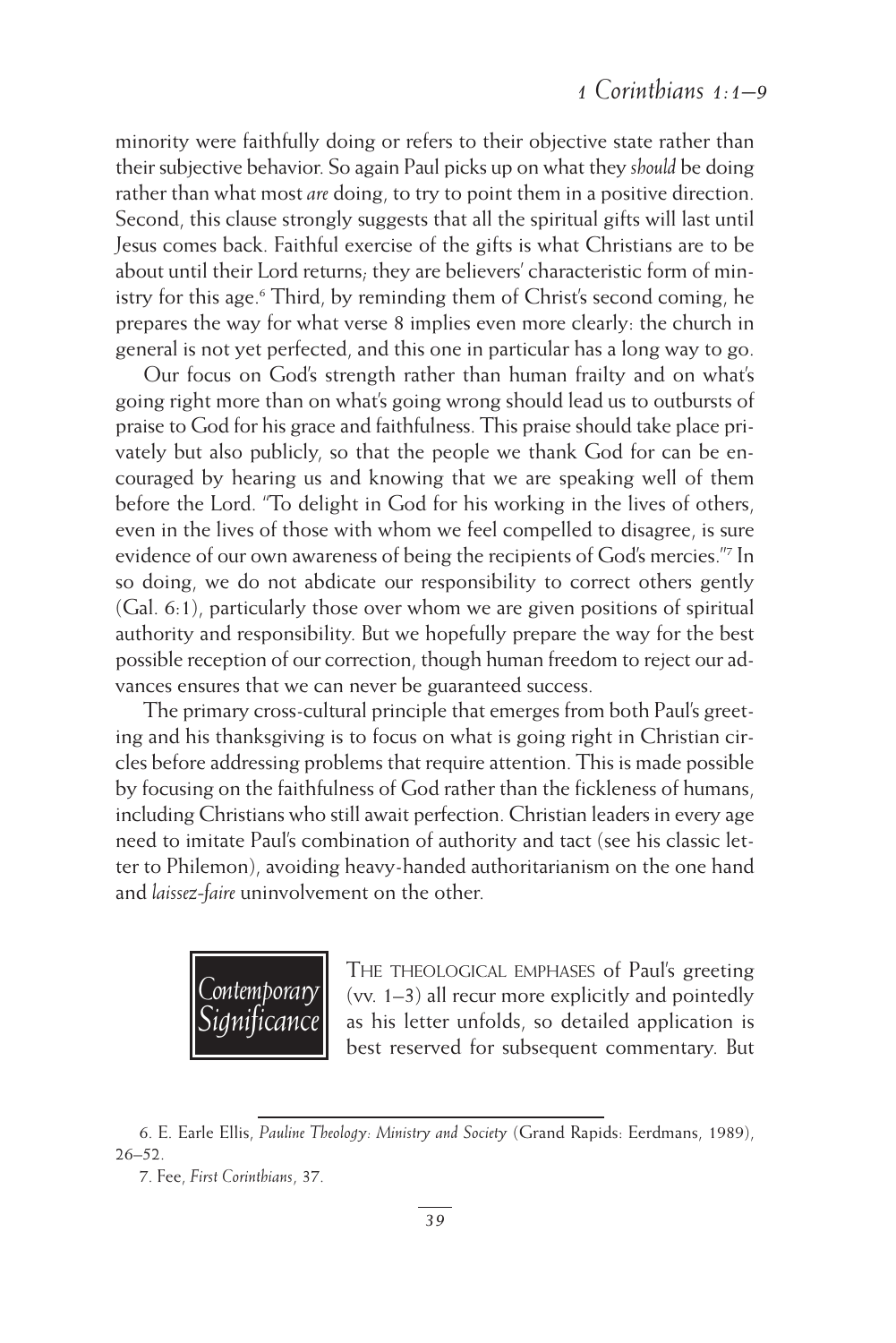we can make some general remarks here and comment on a few specific applications of the thanksgiving (vv. 4–9).

Paul's words in verse 7 offer important insights into the current debate about spiritual gifts. To begin with, since even the most immature believers are gifted in some way, every Christian is immediately useful to Christ and his church with a unique opportunity for ministry. We do not need to seek additional gifts or experiences, as many do today, though we may need training in the use of the gifts we already have. And God may graciously choose to grant us additional ones as we grow. But our primary task is to act in faithful obedience to God and service to his people with what we have already been given.

Second, what is true individually is true corporately. On the one hand, "as far as knowledge is concerned, the church as a body has access to all the wisdom, insight, discernment and truth which it needs; it needs no special gurus to bring it to them." <sup>8</sup> On the other hand, if all the gifts are for the entire Christian age, serious questions must be asked of contemporary congregations that are closed to certain of the so-called sign gifts. It seems likely that they run the serious risk of missing out on blessings the Spirit would want to bring them. Such conclusions will, of course, remain controversial. Perhaps we can more readily agree that, charismatic or not, fellowships that err on the side of overexercise and misuse of their gifts and talents are less displeasing to God than those that err on the side of underuse. Immature but growing children delight their parents far more than those who simply refuse to mature in some area of their lives.<sup>9</sup>

At the same time we must vigilantly guard against false claims of maturity, of a sense of having arrived, or of achieving sinless perfection for any substantial length of time, as certain modern offspring of the Wesleyan and holiness movements periodically claim. <sup>10</sup> This will occur only when Christ returns (v. 8b). For most of us, this reminder should actually provide great comfort and encouragement. In our complex and pressure-filled world, most Christians more commonly struggle with the awareness of persistent sin in their lives, with feelings of inadequacy and immaturity. Yet God remains

<sup>8.</sup> David Prior, *The Message of 1 Corinthians* (Downers Grove, Ill.: InterVarsity Press, 1985), 24–25.

<sup>9.</sup> For a recent, reasonably well-balanced discussion of several of these themes, see Jack Deere, *Surprised by the Power of the Spirit* (Grand Rapids: Zondervan, 1993).

<sup>10.</sup> Indeed, such a claim virtually disproves itself, for as Dale Moody (*The Word of Truth* [Grand Rapids: Eerdmans, 1981], 324) puts it, "Perfect sanctification is good to pursue, but self-righteousness is sure to follow any claim that it has been achieved."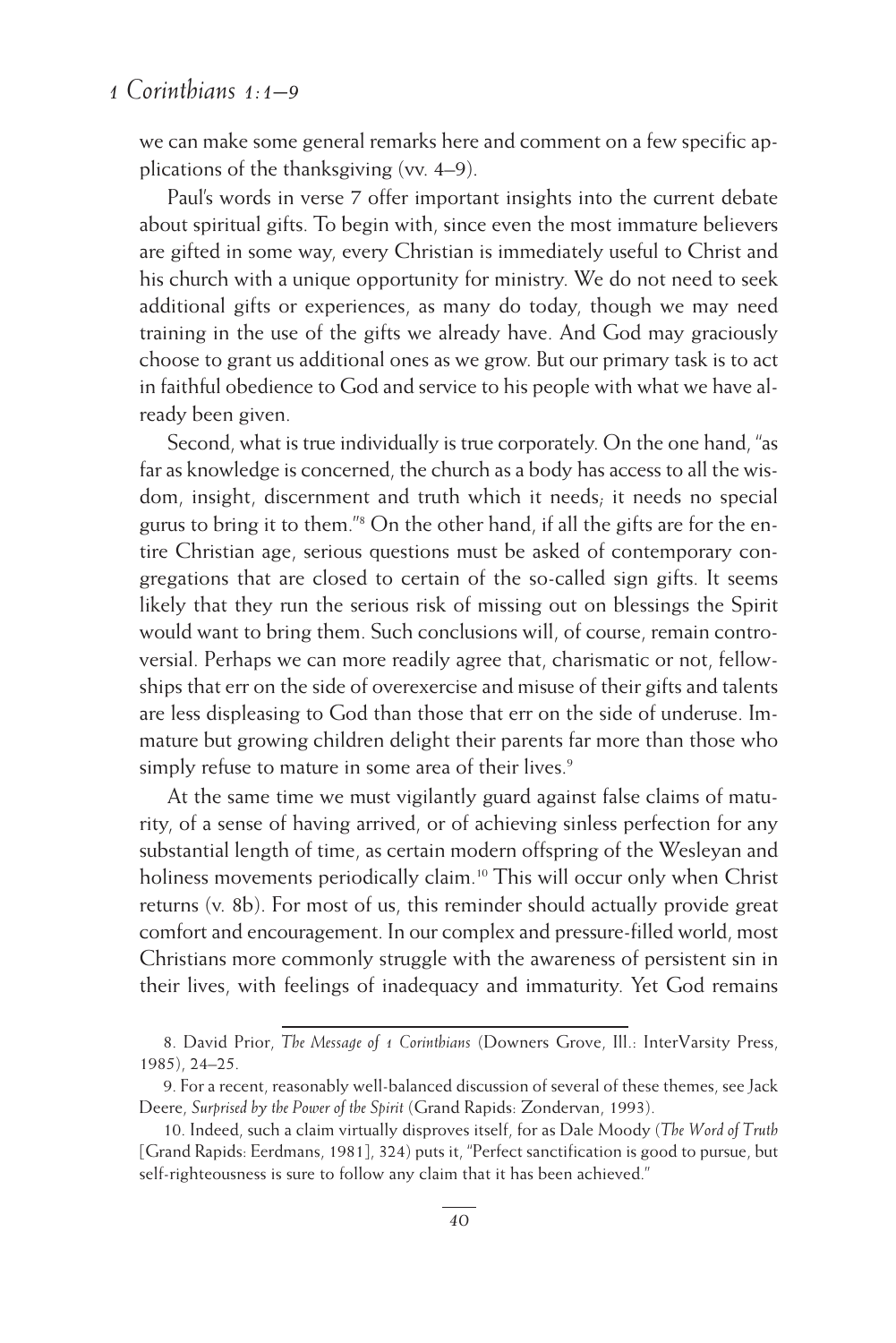faithful: "He who began a good work in you will carry it on to completion until the day of Christ Jesus" (Phil. 1:6).

Verses 8–9 also have important implications for the so–called "eternal security" debate. Those whom the Spirit has genuinely indwelt will experience transformation. Those who begin this process can rest assured that God will be faithful to complete it. Of course, such verses provide no assurance for professing believers who have never shown any evidence of the gifts of the Spirit. Eternal security is not a doctrine to be applied glibly to all who have claimed to be Christian, however superficial their commitment has seemed to be.

It is also important to note that Paul speaks to the church collectively. In our day of so many "lone-ranger" Christians, it is important to recall that neither here nor elsewhere does Scripture envisage Christians apart from a local church. So God is also in the process of perfecting his people corporately as well as individually.